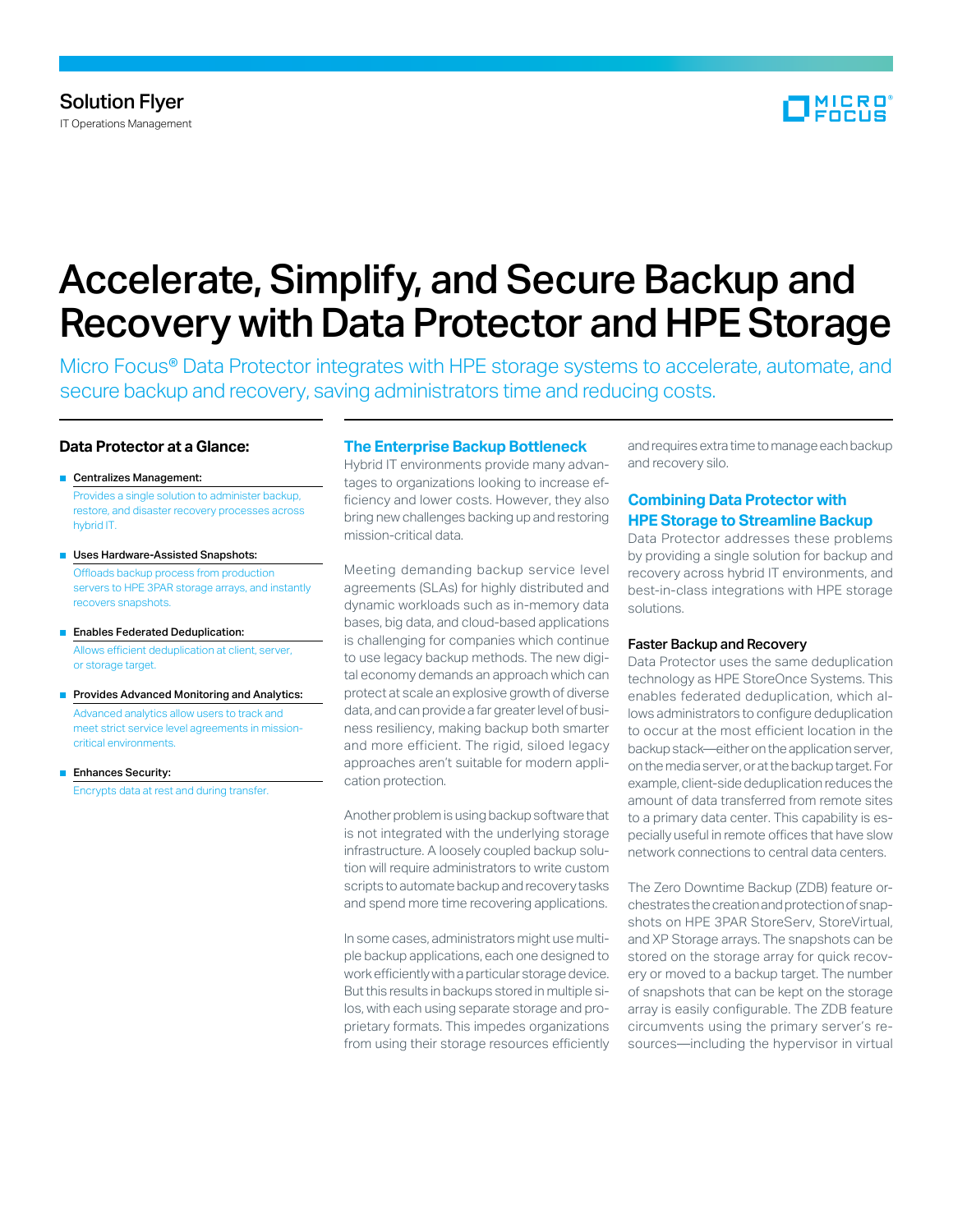environments—to back up data, dramatically minimizing the impact of backup on application performance.

Administrators can use the Instant VM Recovery (IR) feature to recover application snapshots created using ZDB and stored on storage array. This is much faster than recovering backups from a backup target. Data Protector manages the snapshots as if they were virtual backup media, making it possible to replay them or re-sync snapshot clones. This allows companies to make several changes to a parent disk in just minutes. The solution also automatically manages the rotation of snapshots.

Data Protector can also restore files or database logs granularly, allowing administrators to restore a database to a desired point in time. And ZDB works with VMware to use the backup information in snapshots to power on virtual machines (VMs) for fast checking or to live migrate them for instant recovery.

The ZDB and IR features are available for several operating systems, including Windows, Linux, HP-UX, and Solaris.

### Consolidation and Centralization

By using the HPE StoreOnce Catalyst Copy capability, Data Protector can gain even greater control over backup data. This feature allows low bandwidth replication of backup data between StoreOnce Systems—both local and remote.

The solution also uses the HPE StoreOnce Federated Catalyst feature to consolidate deduplicated StoreOnce Catalyst stores. This capability groups individual StoreOnce Systems to improve resource usage. It also makes it easier to extend global backup capacity beyond a single StoreOnce appliance without increasing management time.

Data Protector also works with HPE Recovery Manager Central (RMC) software to simplify management and reporting. RMC provides a converged snapshot, replication, and backup capability by integrating HPE 3PAR StoreServ all flash arrays with HPE StoreOnce Systems. Data Protector centralizes the management and reporting of that backup data and makes it possible to send those backups to disk, object storage, or tape.

#### Efficient Backup to Cloud

Data Protector provides out-of-the-box compatibility with the HPE StoreOnce Cloud Bank Storage feature. Cloud Bank seamlessly transfers data between on-premises StoreOnce stores and cloud targets such as Amazon S3 and Microsoft Azure, without the need for a separate gateway appliance. Because the solution supports the Catalyst Copy feature, it doesn't need plug-ins to perform this task.

#### Security Features and Encrypted Backups

Data Protector uses additional security certificates and technologies to increase the protection of data. The communication between backup components and backup clients is centralized and secured through secure peering of its installation servers, cell managers, and backup clients. Centralized code execution also protects companies from malicious code compromising their backup environment.

Data Protector takes advantage of the HPE StoreOnce Security Pack to encrypt backups. It can use the 256-bit Advanced Encryption Standard (AES) and the U.S. Government's Federal Information Processing Standard 140-1 to encrypt backups while they are at rest. It can also use Internet Protocol Security to secure backups while they are being transferred.

## Streamlined Replication and Disaster Recovery

The Automated Replication Synchronization feature speeds up disaster recovery when an organization loses its primary data site. This feature automatically shares metadata from the remote secondary Data Protector Cell Manager to a standby Cell Manager, so that data can be replicated from the remote StoreOnce device to another backup target.

Disaster recovery is faster when using Data Protector with HPE StoreOnce Systems. Automated Replication Synchronization speeds up the recovery process by removing manual steps to set up a standby Data Protector Cell Manager when a primary site has stopped working.

## **How Data Protector and HPE Storage Benefit Joint Customers**

#### Minimize Outages

By speeding up the time it takes to back up and recover data, organizations reduce the likelihood of these processes interrupting their critical business activities. For example, they can use the ZBD and IR features to back up and recover mission-critical data rapidly, without slowing down business application users. Automation of disaster recovery processes can also minimize financial damage after a natural disaster or complete system failure.

## Use Storage Infrastructure More Efficiently, Reduce Cost of Storage

Using Data Protector with HPE storage systems allows companies to minimize spending on backup and recovery, especially in large, complicated IT environments. This is because it reduces the load on company's networks, minimizes storage requirements, and optimizes the way data is managed. For example, the HPE StoreOnce Cloud Bank Storage feature makes